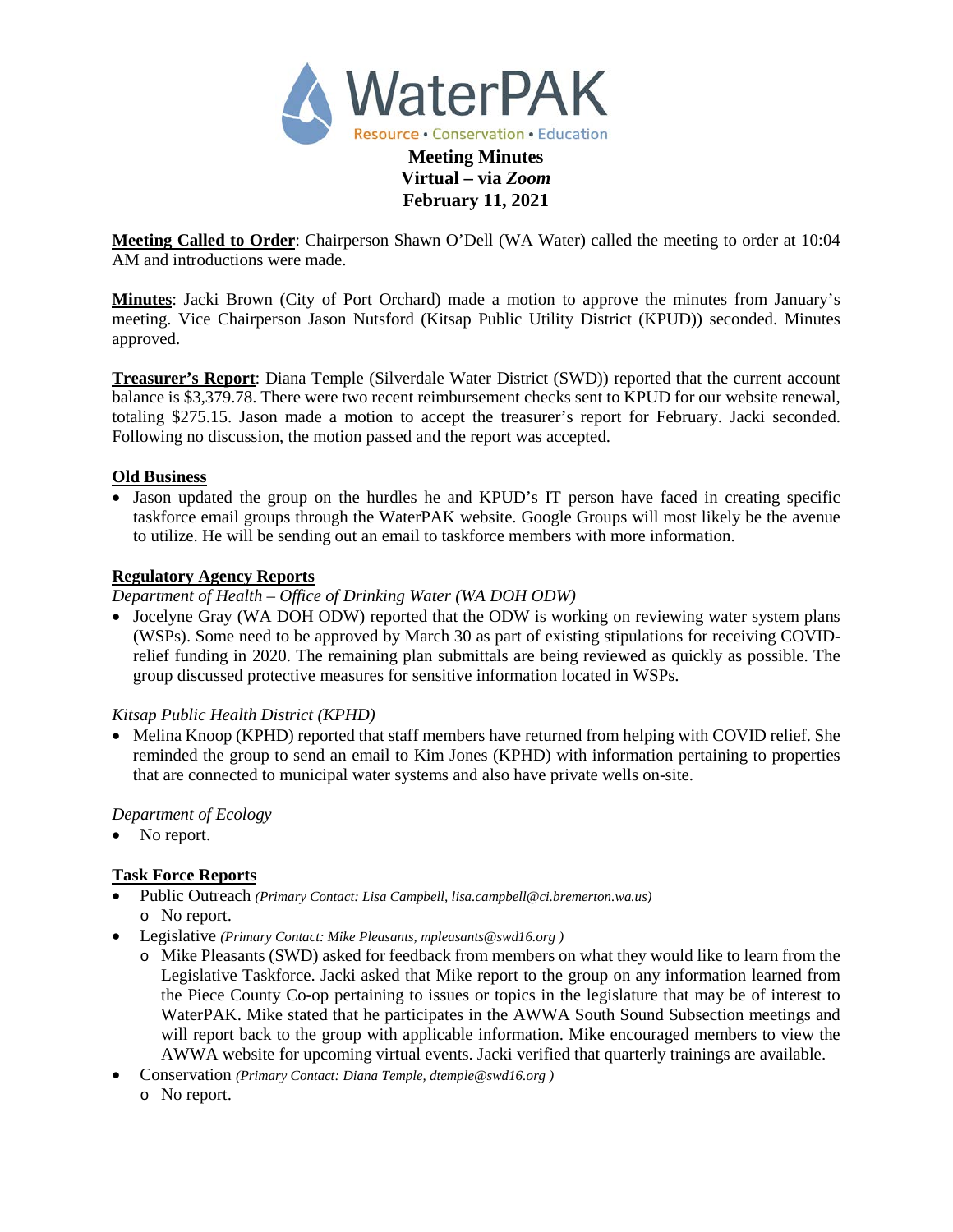

- Cross-connection *(Primary Contact: Courtney Little, [c.little@northperrywd.org\)](mailto:c.little@northperrywd.org)*
	- o Diana reported that a preliminary taskforce Zoom meeting has been scheduled for 10 AM on February  $25<sup>th</sup>$ .
- Mapping/GIS *(Primary Contact: Jim Hershberger, [jhershberger@calwater.com\)](mailto:jhershberger@calwater.com)*
	- o Jim Hersberger (WA Water) reported that he is planning on organizing a taskforce meeting to begin the discussion on GIS and mapping efforts. Jeannie Screws (SWD) spoke about the importance of communication between utilities and Emergency Management. Shawn would like to reach out to the Puget Sound Energy representatives who presented at WaterPAK a few years ago. PSE lists water as a critical infrastructure.
	- o Jim shared the following link that offers a detailed timeline of Washington's water laws over the past 100 years:

<https://waecy.maps.arcgis.com/apps/Cascade/index.html?appid=88bf3b9812ff4a8b9394576cfc8b2241>

- Shared Resources *(Primary Contact: Rob Robinson[, r.robinson@northperrywd.org\)](mailto:r.robinson@northperrywd.org)* o No report.
- Emergency Management *(Primary Contact: Jeannie Screws[, jscrews@swd16.org\)](mailto:jscrews@swd16.org)*
	- o Jeannie reported that she is planning on organizing a taskforce meeting to coordinate efforts.

### **Meeting Topics**

#### *New federal COVID-relief bill for rate-payer assistance*

• Jason reported on Kitsap County's efforts for a rate-payer assistance program for utility bills. Doug Washburn (Kitsap County) elaborated on the new Commerce Grant for \$8.2 million from the US Department of Treasury. The County is allocating \$500,000 to assist with utilities. There are strict requirements, however. It is currently unclear if this money will be available for homeowners as well as renters. More information will soon be available on the Kitsap Community Resources website, www.kcr.org. Doug can also be contacted directly at (360) 337-4526. Discussion ensued.

#### *WaterPAK Budget & Dues Review*

The group discussed the current WaterPAK budget. Jacki suggested the 2021 dues invoices be withheld until May or June when the status of this year's public outreach events will be better known. Shawn made a motion for Diana to identify a proposed minimum and maximum dollar amount for our account, which will be presented at our March meeting. Morgan seconded. Following no further discussion, the motion passed. The group decided to postpone discussions about suspending or cancelling 2021 membership dues until March's meeting when the budget can be reviewed with set minimum and maximum account balances in mind.

#### *Taskforce Goals/WaterPAK Goals*

- Morgan suggested that WaterPAK set a goal of being consistent with recordkeeping so information and procedures can smoothly be passed on to future members and committees. Shawn would like to see more information about WaterPAK, including the Bylaws, on the website for potential members to view. Jason would like every available document to be added to the website. Mike agreed that electronic documentation is very helpful. He suggested using Google Docs as well.
- The group discussed increasing non-in-person public outreach efforts. Once decided, the Public Outreach and Conservation taskforces can work to implement those efforts. Diana asked for emails with any suggestions. Morgan suggests our outreach be fun, creative, and not too scientific. Shawn suggested looking into scholarships for kids.